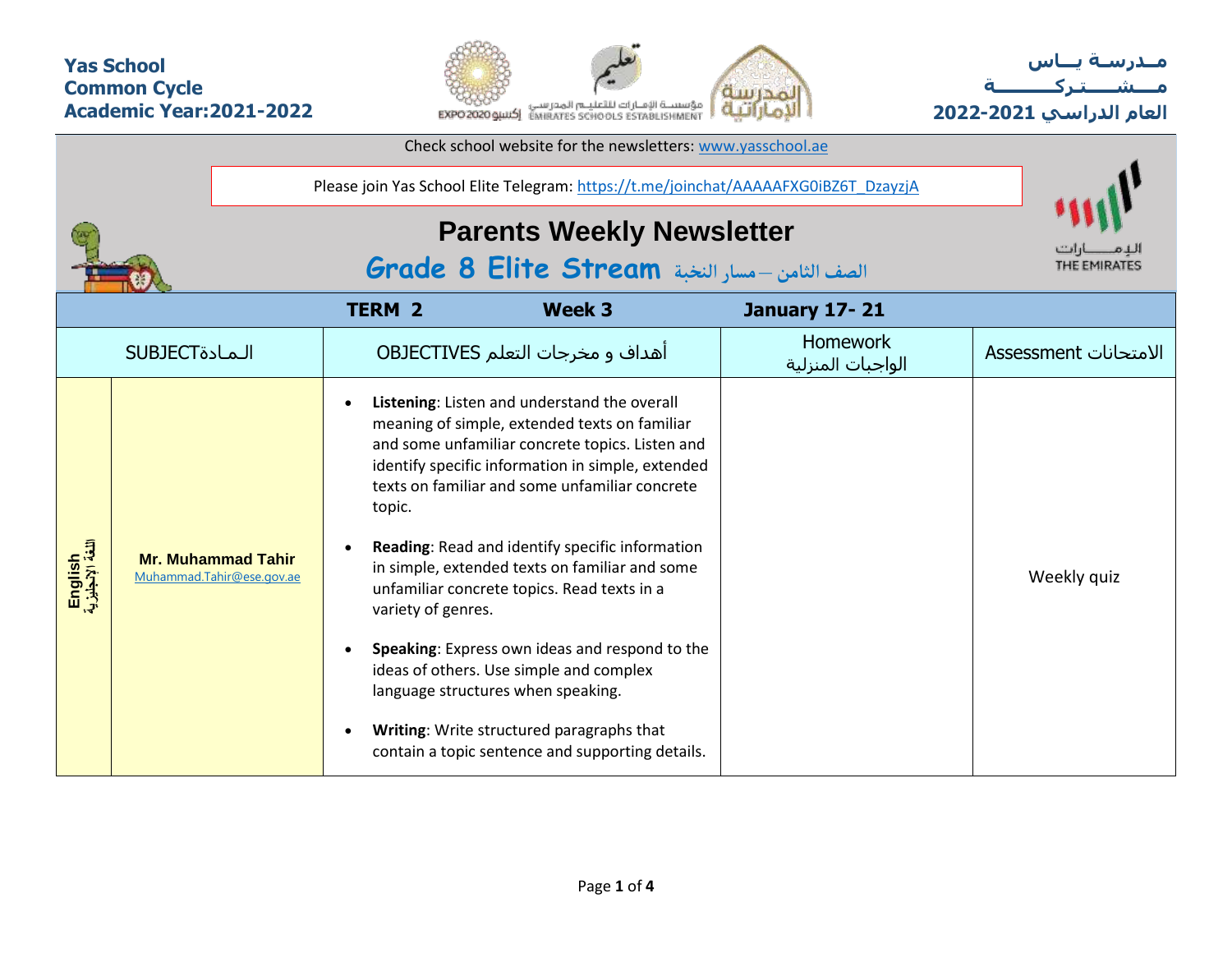| Math<br>الرياضيات               | <b>Mr. Mohammad Bassam</b><br>(8G)<br>mohammadb.hassan@ese.gov.ae | Module 8 – Exponential Functions<br>M8L5 - Geometric Sequences<br>M8L6 – Recursive Formulas<br>Module $9 - Statistics$<br>M9L4 – Measures of Spread<br>M9L5 – Distributions of Data                                                                                                                                                                                                                                                       | Homework will be assigned on<br><b>ALEKS</b> | Weekly pop-Quiz in the<br>following lessons:<br>(M8L1, M8L2, M8L3 and<br>M8L4) on Thursday 20th<br>January 2022 |
|---------------------------------|-------------------------------------------------------------------|-------------------------------------------------------------------------------------------------------------------------------------------------------------------------------------------------------------------------------------------------------------------------------------------------------------------------------------------------------------------------------------------------------------------------------------------|----------------------------------------------|-----------------------------------------------------------------------------------------------------------------|
| Math<br>الرياضيات               | <b>Mr. Raju (8E &amp; 8F)</b><br>Nagaraju. Boyina@ese.gov.ae      | Use the properties of exponents to transform<br>$\bullet$<br>expressions for exponential functions.<br>Identify and generate geometric sequences.<br>$\bullet$<br>Construct and use exponential functions for<br>$\bullet$<br>geometric sequences.<br>Calculate terms in sequences by using<br>$\bullet$<br>recursive formulas.<br>Write arithmetic and geometric sequences<br>$\bullet$<br>recursively and use them to model situations. | Homework will be given in ALEKS              | Quiz will be on Thursday<br>8.1, 8.2, 8.3 and 8.4                                                               |
| Science<br>العلوم               | <b>Mr. Carl (8E, 8F, 8G)</b><br>Carl.Addison@ese.gov.ae           | Recall Boyle's Law and use equation to carry<br>$\bullet$<br>out pressure change calculations.<br>Describe and apply Charles' law.<br>Be able to differentiate between substances<br>and mixture types, elements and<br>compounds.                                                                                                                                                                                                        | Homework given from tasks in<br><b>LMS</b>   | <b>Pop Quiz Friday 21st</b>                                                                                     |
| Arabic<br>اللغة العربية         | المعلم حلمي (بنين)<br>Helmi.Belquesmi@moe.gov.ae                  | القراءة: نظرة / النّحو : فعسل الأمر / المحادثة:<br>البحرأسرار وثروات                                                                                                                                                                                                                                                                                                                                                                      |                                              | <mark>حلّ الأنشطة على</mark><br>منصّة التّعلّم الذّك <i>ي</i>                                                   |
|                                 | المعلّمة هناء (بنات+بنين)<br>Hana.alsuwaidi@ese.gov.ae            | •     النحو : فعل الأمر<br>•     القراءة : غولة النهر ( قصة )                                                                                                                                                                                                                                                                                                                                                                             | حلّ الأنشطة على منصّة التّعلّم الذّكي        |                                                                                                                 |
| Islamic<br>التربية<br>الإسلامية | المعلمة عائشة العلوي (بنات)<br>ayesha.alalawi@ese.gov.ae          | فتح مكة                                                                                                                                                                                                                                                                                                                                                                                                                                   | حل الأنشطة في LMS                            | حفظ سورة يس ( 28-32 )                                                                                           |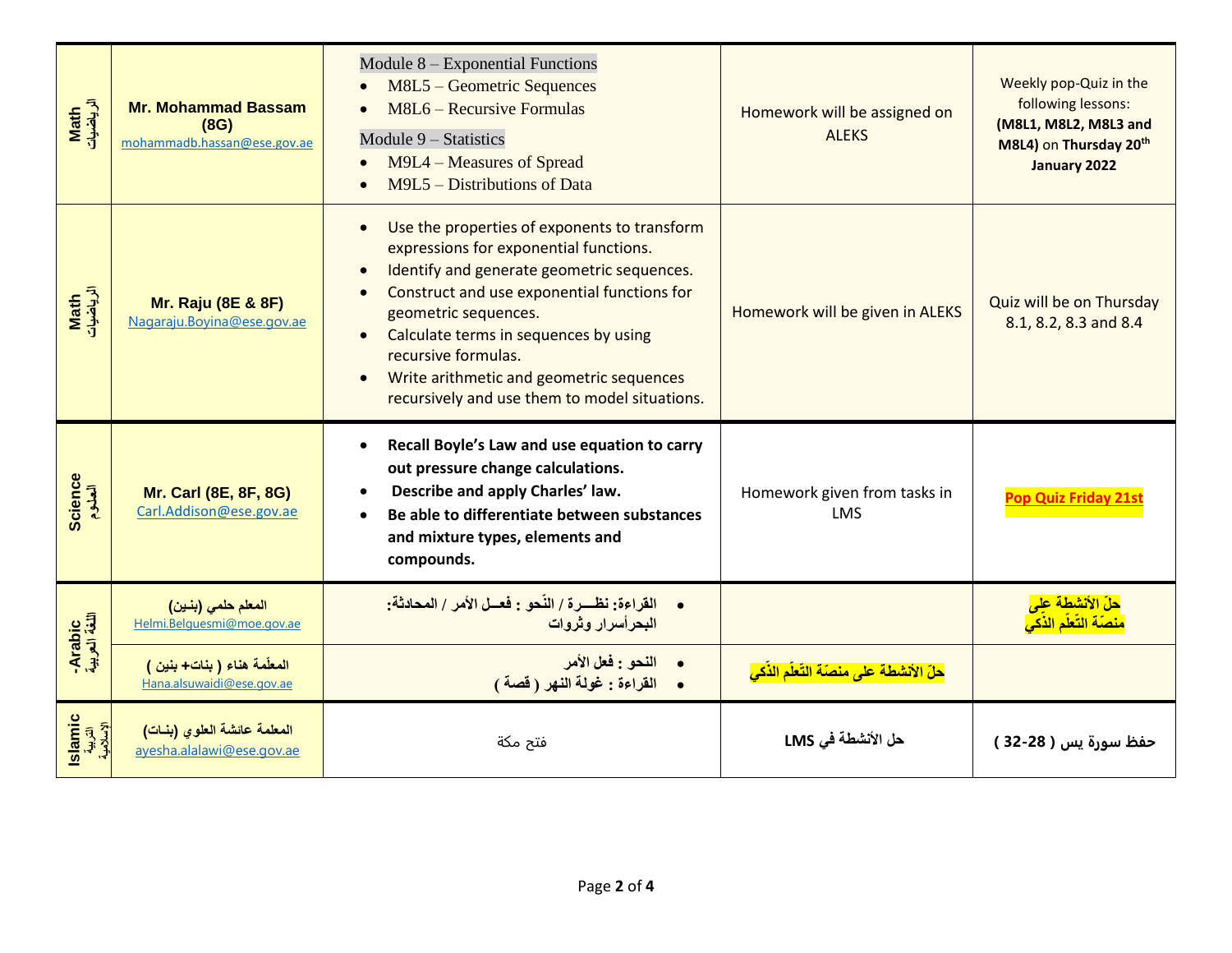| الدراسات الاجتماعية<br>Social Studies               | المعلمة جيهان حافظ<br>gihan.hafez@ese.gov.ae                                                                   | درس الدولة العباسية<br>الحضارة الأسلامية                                                                                                                                                                                                                                                                                       | الأنتهاء من الأنشطة<br>على منصة التعلم الذكي                                           | الانتهاء من تقديم المشروع على<br>منصة التعلم الذكى |
|-----------------------------------------------------|----------------------------------------------------------------------------------------------------------------|--------------------------------------------------------------------------------------------------------------------------------------------------------------------------------------------------------------------------------------------------------------------------------------------------------------------------------|----------------------------------------------------------------------------------------|----------------------------------------------------|
| الكربية<br>الأخلاقية<br>Lacal                       | المعلمة جيهان حافظ<br>gihan.hafez@ese.gov.ae                                                                   | دمج أهداف مادة الأخلاقية مع درس الدولة العباسية                                                                                                                                                                                                                                                                                | الأنتهاء من الأنشطة                                                                    |                                                    |
| Design & Technology<br>التصعيم والتكنولوجيا         | المعلمة رولا (8E,8F,8G)<br>rola.mohamed@ese.gov.ae                                                             | Evaluate the use of social media for research<br>and entertainment.<br>Evaluate websites that are not. suitable for<br>research due to bias.<br>Explain how our present-day<br>$\overline{\phantom{m}}$<br>unsustainable practices will impact future<br>$\qquad \qquad -$<br>generations.<br>Create basic pictorial drawings. | <b>Self-learning Unit on LMS</b><br><b>Week 3</b>                                      |                                                    |
| <b>Drama</b><br>$rac{4}{\sqrt{2}}$                  | المعلم محمود صابر (بنين)<br>mahmoud.hmohamed@ese.gov.ae                                                        | الشخصية الأساسية والثانوية في الدراما                                                                                                                                                                                                                                                                                          |                                                                                        |                                                    |
| Music<br>موسیقی                                     | المعلم سلمان (بنين)<br>Selmen.zenned@ese.gov.ae                                                                | آلة العود ومكوناته (2)                                                                                                                                                                                                                                                                                                         |                                                                                        |                                                    |
|                                                     | المعلمة رحمه (بنات)<br>Rahma.Mehrez@moe.gov.ae                                                                 | الإيقاع البحري والفنون الشعبية البحرية<br>لدولة الامارات العربية المتحدة                                                                                                                                                                                                                                                       |                                                                                        |                                                    |
|                                                     | الفنون البصريةVisual Art<br>المعلمة جيهان + المعلمة فاتن<br>gehan.elhawy@ese.gov.ae<br>Faten.Koussa@ese.gov.ae | درس الفن الإسلام <i>ى</i>                                                                                                                                                                                                                                                                                                      | إرفاق اللوحة الفنية للدرس السابق على<br>برنامج LMS حتى يتم تقييم العمل الفني<br>للطالب |                                                    |
| Health & Physical<br>Education<br>الله بية الرياضية | Mr. Wassim (Boys)<br>wassim.khouaja@ese.gov.ae                                                                 | <b>ATHLETICS:</b><br><b>Distance running</b>                                                                                                                                                                                                                                                                                   | <b>SELF LEARNING IN LMS</b>                                                            |                                                    |
|                                                     | <b>Ms. Sabiha (Girls)</b><br>sabiha.alkerwi@ese.gov.ae                                                         | <b>ATHLETICS</b><br>-HURDLES-<br>Understand the correct steps to jump over the Hurdles                                                                                                                                                                                                                                         | <b>SELF LEARNING IN LMS</b>                                                            |                                                    |